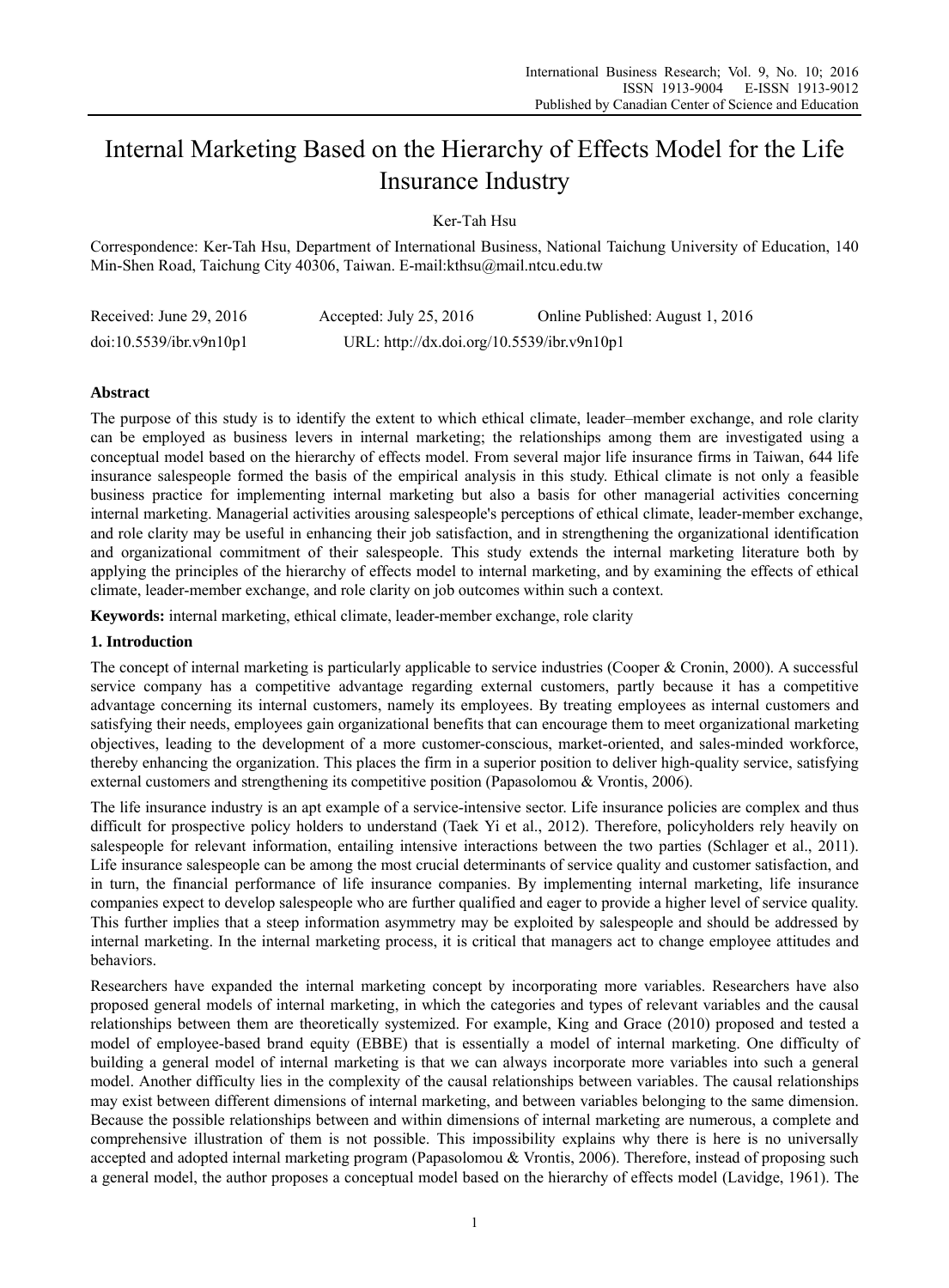hierarchy of effects model describes a process of purchasing that customers go through a series of steps that begins with awareness of product and results in buying behavior (Grover & Vriens, 2006). Thus, it is used more as a principle than a general model and is flexible enough for marketing managers to develop their unique promotion strategy.

The conceptual model of the current study is based on the hierarchy of effects model that was originally applied to external marketing. To the best of the author's knowledge, this is the first time a conceptual model of internal marketing based on the hierarchy of effects model is presented. The conceptual model of the current study should be viewed as one possible example for crystallizing the hierarchy of effects model within the context of internal marketing. This approach is sufficiently flexible to allow firms and researchers to develop their own suitable internal marketing approaches or models by incorporating appropriate variables.

In the conceptual model based on the hierarchy of effects model, the current study expands internal marketing research by including several variables that have seldom been included in studies involving salespeople. These variables are leader–member exchange (LMX), ethical climate (EC), role clarity (RC), and organizational identification (OI). Several proposed relationships that have not been fully explored in previous studies are evaluated, including the relationship between EC and OI and that between RC and OI. On the one hand, the extent to which EC, LMX, and RC can be employed as business levers in internal marketing was evaluated following the hypotheses derived from the conceptual model. On the other hand, the empirical findings about the conceptual can be used to test the validity of applying the hierarchy of effects model to internal marketing.

The empirical findings of the current study confirm the the validity of applying the hierarchy of effects model to internal marketing. Thus, the roles played by EC, LMX, RC, and OI within the context of internal marketing can be illustrated in our conceptual model. From these findings some practical suggestions can be derived for life insurance industry.

## **2. Conceptual Model Based on the Hierarchy of Effects Model**

The conceptual model is based on the hierarchy of effects model (Lavidge, 1961), which was originally applied to external marketing. Following this approach, disinterested consumers to do not instantaneously become convinced customers of a given firm. Potential customers progress through a series of steps in which they learn about a product through marketing, subsequently forming feelings regarding the product in question and finally making their purchase decision. This process is assumed to comprise three stages: the cognitive dimension, affective dimension, and conative dimension (Pérez & del Bosque, 2014). Marketing managers use a set of managerial activities to convey their messages to target audiences in order to create a positive influence on customer thoughts and beliefs, invoke customer interest and desire, and elicit the targeted customer behavior (Clow & Baack, 2007).

Generally, internal marketing refers to a set of managerial activities that begin with creating a positive influence on employee thoughts and beliefs by applying marketing strategies to employees, resulting in positive effects on employee behavior and positive organizational outcomes such as high service quality (Lings & Greenley, 2005). The process of internal marketing is similar to that of external marketing. Therefore, we apply the hierarchy of effects model to internal marketing in this study.

The conceptual model of the current study consists of the relationships among LMX, EC, RC, job satisfaction (JS), OI, and organizational commitment (OC) regarding life insurance salespeople (Figure 1). EC, LMX, and RC act as cognitive variables directly resulting from managerial activities. EC dictates a firm's ethical values and the behaviors that are expected, supported, and rewarded, referring to how the organization shapes the routine behaviors of its members (Schwepker, 2001). In other words, EC can influence the thoughts, beliefs, behavioral intentions, and behaviors of individuals in an organization. Incorporating EC into internal marketing provides managers with an additional means of improving internal marketing outcomes and forms the basis of other internal marketing levers. Therefore, we assume that EC is more fundamental than other cognitive variables, as shown in Figure 1.

The relationships between cognitive variables and the expected behavioral intention or actions of employees have not consistently been significantly supported by the empirical findings of previous studies, even if these relationships have been theoretically well founded. Therefore, between the cognitive and conative variables, we introduce the affective variables as mediators. The affective variables refer to the affective responses of employees to the internal marketing activities of managers, acting as the antecedents of the conative variables. JS is likely the most frequently investigated affective variable in the domain of internal marketing (Ahmed & Rqfig, 2003; King & Grace, 2010). OI and OC are viewed as conative variables. The effects of EC on them are more likely to be mediated by other variables. LMX and RC act as independent internal marketing practices that are positively related to JS, which in turn positively influences employee OC and OI. JS mediates the effects of EC, LMX, and RC on OI and OC.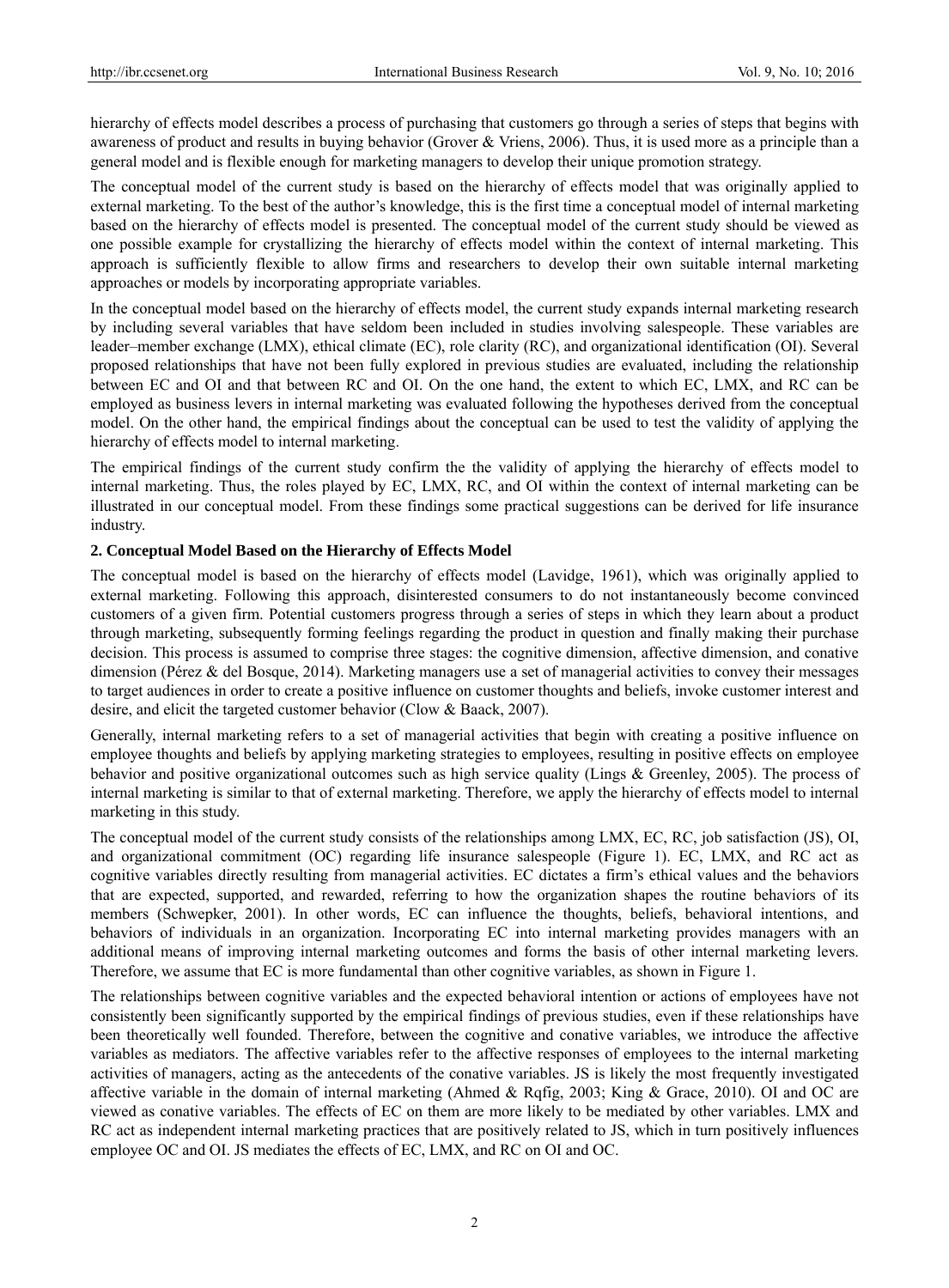

3. Hypotheses Development

## $3.1$  EC

To test the unique role of EC, five hypotheses regarding its effects on other variables are proposed. EC embodies the norms and patterns of typical interaction and determines stakeholder trust in the "rules of the game" maintained in an organization (Ahmed & Rqfig, 2003; Fein et al., 2013; Stachowicz-Stanusch & Simha 2013). EC may be viewed as the interpersonal atmosphere that can enable feelings of trust among members of an organization (Fein et al., 2013). These feelings of trust are crucial constituents of LMX. Effective LMX relationships are characterized by high levels of mutual trust and respect that exceed formal employment expectations (Bauer & Green, 1996). Therefore, we propose the following hypothesis:

# H1: EC is positively associated with LMX.

RC is defined as "an individual's understanding of job expectations, the process of fulfilling these expectations, and the consequences of one's role performance" (Hartenian & Hadaway, 1994). EC relates to employee perceptions of an organization's norms, whereby ethical content provides cues regarding expected, supported, and rewarded behaviors (Jaramillo et al., 2006). These norms can aid employees in understanding the expectations that the organization has for them, and reduce role ambiguity (Jaramillo et al., 2006). Therefore, we propose the following hypothesis:

**H2:** EC is positively associated with RC.

The positive association of EC with JS is supported by empirical evidence. Vitell & Davis (1990) showed that the JS of employees is higher when top management emphasizes ethical behavior, as well as and when they are optimistic about the relationship between ethics and success within their firms. Mulki et al. (2006) found that EC is a significant predictor of JS. We thus propose the following hypothesis:

H3: EC is positively associated with JS.

In the process of classifying themselves and other individuals into social groups, people adopt unique group norms that guide their behavior (Ellemers et al., 2004); they behave similarly to other group members. These norms concretize the EC. The EC thus enhances the similarities between group members on which OI is built. In addition, members who positively perceive the EC created by an organization identify strongly with the organization (DeConinck, 2011a). Thus, we propose the following hypothesis:

**H4:** EC is positively associated with OI.

OC is viewed as the reciprocal exchange relationships within an organization. It is based on trust in the "rules of the game" maintained in the organization (Ahmed & Rafig, 2003). To some degree, these relationships can be enhanced by an EC that ensures high functioning of these rules (Mulki et al., 2006). Therefore, we propose the following hypothesis:

**H5**: EC is positively associated with OC.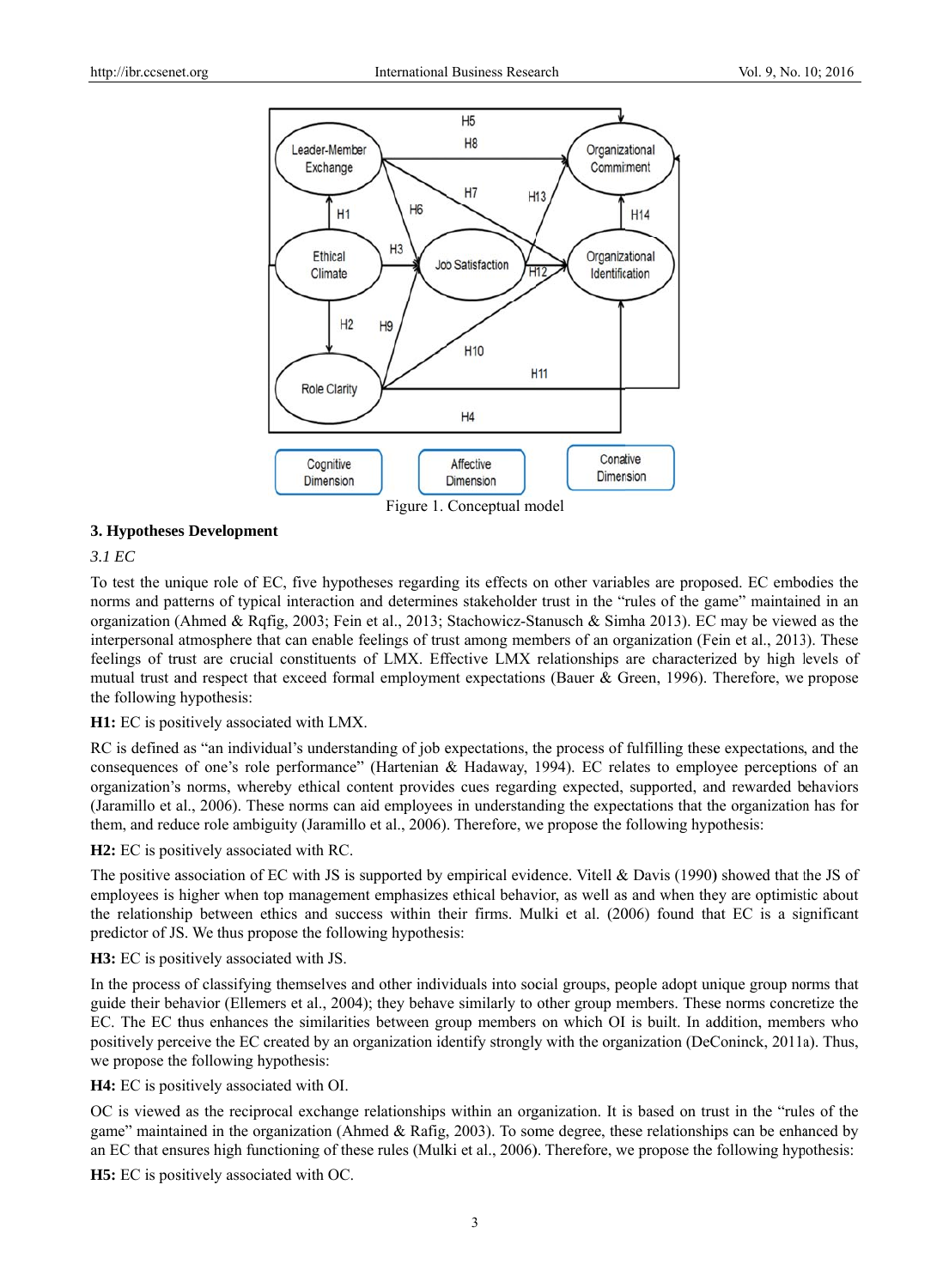# *3.2 LMX*

To specify the extent to which LMX can be employed as an internal marketing practice, three hypotheses regarding its effects on other variables are proposed. LMX evolved from social exchange theory (Blau, 1964) and the norm of reciprocity (Homans, 1958). Social exchanges occur only when two parties must each give and receive something (DeConinck, 2011b). Over time, norms of reciprocity develop, governing the exchanges between the parties (Blau 1964; Homans, 1958). In high-quality LMX, the leader provides substantial support and resources to the subordinate. The subordinate is thus obligated to reciprocate affectively, intentionally, or behaviorally.

High-quality LMX also endows employees with positive social–emotional experiences, which are positively associated with JS (Volmer et al., 2011). In the process of social exchange, the perception of oneness with or belongingness in an organization (i.e., OI) (Loi et al., 2014) and the psychological bond of the employee with the organization (i.e., OC) (Joo 2010; Porter et al., 1974) are enhanced. Therefore, we propose the following hypotheses:

**H6:** The quality of LMX is positively associated with JS.

**H7:** The quality of LMX is positively associated with OI.

**H8:** The quality of LMX is positively associated with OC.

*3.3 RC* 

For specifying the extent to which RC can be employed as an internal marketing practice, three hypotheses regarding its effects on other variables are proposed. Empirical findings on the relationship between RC and JS have been mixed (Van Sell et al., 1981). To our knowledge, no study has examined the relationship between RC and OI. Furthermore, prior studies have supported the contention that decreased RC results in lower OC (Dubinsky & Hartley, 1986).

Employees experience RC when they are sure of what is expected from them in certain employment situations. In the absence of RC, employees experience role stress. Studies have generally indicated that the influence of role stress on job outcomes is negative (Boshoff & Mels, 1995). Therefore, we can infer that the influence of RC on most job outcomes is positive. Positive effects of RC on JS, OI, and OC are assumed for this reason.

**H9:** RC positively affects JS.

**H10:** RC positively affects OI.

**H11:** RC positively affects OC.

*3.4 JS* 

According our conceptual model, JS acts as an affective variable that has direct effects on conative variables and mediates the relationships between cognitive variables and conative variables. Here, JS is selected because it is likely the most frequently investigated precursor to positive employee behavioral intentions and subsequent behaviors (Van Dick et al., 2004). The direct effects of JS on conative variables are the necessary condition of its mediating effects. Therefore, only hypotheses regarding direct effects are presented herein.

JS is an antecedent of OI (De Moura et al., 2009). Furthermore, a positive association between JS and OC has been identified in previous studies (Johnston et al., 1990; Porter et al., 1974). Although the causal direction is ambiguous (Jernigan et al., 2002), there is strong evidence that OC is a consequence variable of JS, contrasting with the concept that JS is a consequence variable of OC (Schwepker, 2001). Therefore, two hypotheses regarding the effects of JS on conative variables are proposed as follows:

**H12:** JS positively affects OI.

**H13:** JS positively affects OC.

*3.5 OI* 

OC and OI are highly correlated but distinct variables (Riketta, 2005). Bedeian (2007) indicated that OI is an antecedent of OC. Meyer et al. (2006) further suggested that OC mediates the effects of OI on employee behavioral intention and outcome. Therefore, final hypothesis is proposed as follows:

**H14:** OI positively affects OC.

### **4. Questionnaire Design and Data Collection**

A composite questionnaire composed of seven sections was created for the current study. In section 1, the seven-item scale developed by Scandura et al. (1986) was used to measure LMX. Items LMX2, LMX3, and LMX6 were excluded to improve model conformity because of high modification indices (M.I.) par change value. In section 2, EC was measured using Schwepker's (2001) seven-item scale, which has been widely applied in previous studies. Items EC1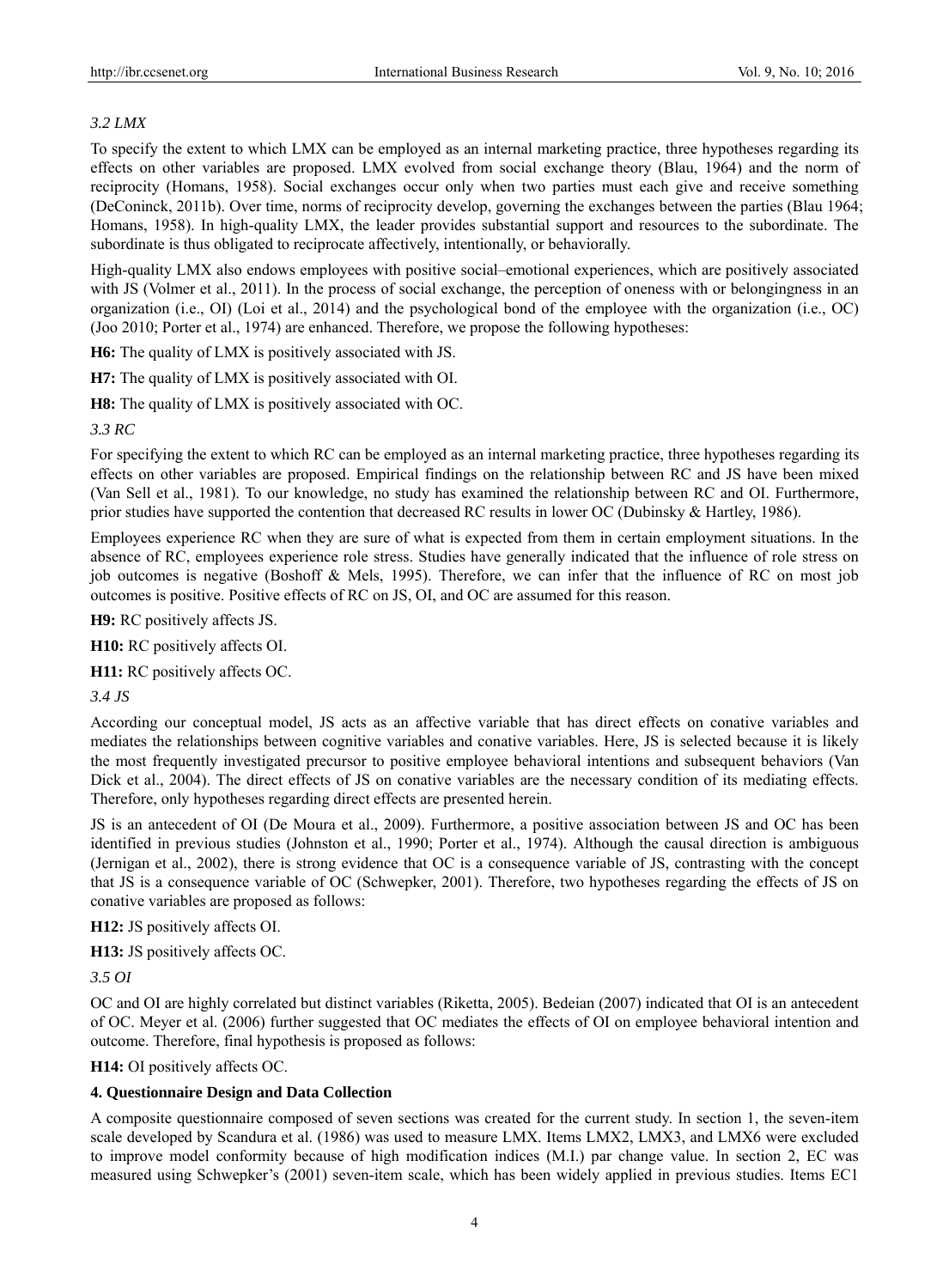and EC7 were excluded because their standardized regression weights are lower than 0.5 (Fornell & Larcker, 1981). In section 3, RC was measured using the six-item scale developed by Low et al. (2001). Items RC1, RC5, and RC6 were excluded because of high M.I. par change value. In section 4, we applied the five-item scale developed by King & Grace (2010) to measure JS. Items JS4 and JS5 were excluded because of high M.I. par change value. In section 5, OC was measured using the scale developed by Allen & Meyer (1990). Items OC4, OC5, OC6, OC7, and OC8 were excluded because of high M.I. par change value. In section 6, the six-item scale developed by Mael & Ashforth (1992) was used to measure OI. Items OI4, OI5, and OI6 were excluded because of high M.I. par change value. Responses to items in the aforementioned six sections were measured on a 7-point Likert scale anchored at 1 (strongly disagree) and 7 (strongly agree). Demographic questions were included in section 7.

A considerable number of studies have suggested that common method variance influences measures applied in a given field and the relationships between these measures (Podsakoff et al., 2003). If the items are ambiguous, respondents may respond systematically by using their own heuristic or may respond randomly (Podsakoff et al., 2003). For reducing item ambiguity and controlling common method variance, every point on the response scale was labeled (Krosnick, 1991). In addition, we introduced a proximal separation between the measurements of predictor and criterion variables by randomly positioning measures of the same construct apart from each other (Weijters et al., 2009). This proximal separation could prevent the respondents from using their prior responses to answer subsequent questions, thereby reducing common method variance (Podsakoff et al., 2003).

To test the proposed model and related hypotheses, data were collected by surveying life insurance salespeople working for major life insurance companies in Taiwan. These salespeople were responsible for selling insurance policies through direct selling. We telephoned potential participating organizations to determine the managers' willingness to participate in this study. Sales managers, to whom questionnaires were sent, were asked to distribute copies of the survey to their sales teams. Respondents were asked to send completed surveys in a sealed envelope directly to the researcher to keep them anonymous. A total of 800 survey instruments were distributed and 653 were returned; nine were discarded because of missing data. Therefore, 644 life insurance salespeople from several major life insurance firms in Taiwan formed the basis of the empirical analysis in this study. The majority of respondents are female (67.9%) and younger than 40 years old (63%). More than half (57.2%) of the respondents have sales experience of less than 6 years, while 30.6% of them have more than 9 years of experience.

### **5. Data Analysis and Results**

Internal consistency, construct reliability, convergent validity, and discriminant validity were evaluated through confirmatory factor analysis of all data collected. As indicated in Table 1, all values of Cronbach's α were between 0.854 and 0.924, exceeding the threshold of 0.7, indicating adequate internal consistency. All values of composite reliability (CR) indices were between 0.855 and 0.926, higher than the threshold of 0.6, indicating a favorable level of construct reliability. All values of average variance extracted (AVE) were between 0.663 and 0.768, higher than the threshold of 0.5. All estimated regression weights of items for the latent variables were significant at the 0.001 level and over the threshold of 0.5. Therefore, the measurement scales showed strong convergent validity.

| Construct      | Indicator       | Standardized | Regression | SE    | P       | Cronbach's | <b>CR</b> | AVE   |
|----------------|-----------------|--------------|------------|-------|---------|------------|-----------|-------|
|                |                 |              | weight     |       |         | $\alpha$   |           |       |
| <b>LMX</b>     | LMX1            | 0.790        | 1.000      |       |         | 0.919      | 0.920     | 0.742 |
|                | LMX4            | 0.910        | 1.162      | 0.044 | < 0.001 |            |           |       |
|                | LMX5            | 0.910        | 1.144      | 0.043 | < 0.001 |            |           |       |
|                | LMX7            | 0.830        | 1.006      | 0.043 | < 0.001 |            |           |       |
| EC             | EC <sub>2</sub> | 0.889        | 1.000      |       |         | 0.924      | 0.926     | 0.759 |
|                | EC <sub>3</sub> | 0.916        | 0.969      | 0.028 | < 0.001 |            |           |       |
|                | EC4             | 0.924        | 1.040      | 0.029 | < 0.001 |            |           |       |
|                | EC <sub>6</sub> | 0.743        | 0.766      | 0.033 | < 0.001 |            |           |       |
| RC             | RC2             | 0.838        | 1.000      |       |         | 0.892      | 0.894     | 0.737 |
|                | RC3             | 0.901        | 1.021      | 0.039 | < 0.001 |            |           |       |
|                | RC4             | 0.835        | 1.016      | 0.041 | < 0.001 |            |           |       |
| JS             | JS1             | 0.813        | 1.000      |       |         | 0.907      | 0.908     | 0.768 |
|                | JS <sub>2</sub> | 0.916        | 1.106      | 0.041 | < 0.001 |            |           |       |
|                | JS <sub>3</sub> | 0.896        | 1.103      | 0.041 | < 0.001 |            |           |       |
| O <sub>I</sub> | OI1             | 0.845        | 1.000      |       |         | 0.854      | 0.855     | 0.663 |
|                | OI <sub>2</sub> | 0.829        | 0.923      | 0.044 | < 0.001 |            |           |       |
|                | OI3             | 0.767        | 0.819      | 0.041 | < 0.001 |            |           |       |
| OC             | OC <sub>1</sub> | 0.878        | 1.000      |       |         | 0.895      | 0.897     | 0.744 |
|                | OC <sub>2</sub> | 0.870        | 0.952      | 0.035 | < 0.001 |            |           |       |
|                | OC3             | 0.839        | 1.057      | 0.041 | < 0.001 |            |           |       |

Table 1. Construct measure reliability and validity

*Note*: SE= standard error; CR = composite reliability; AVE = average variance extracted.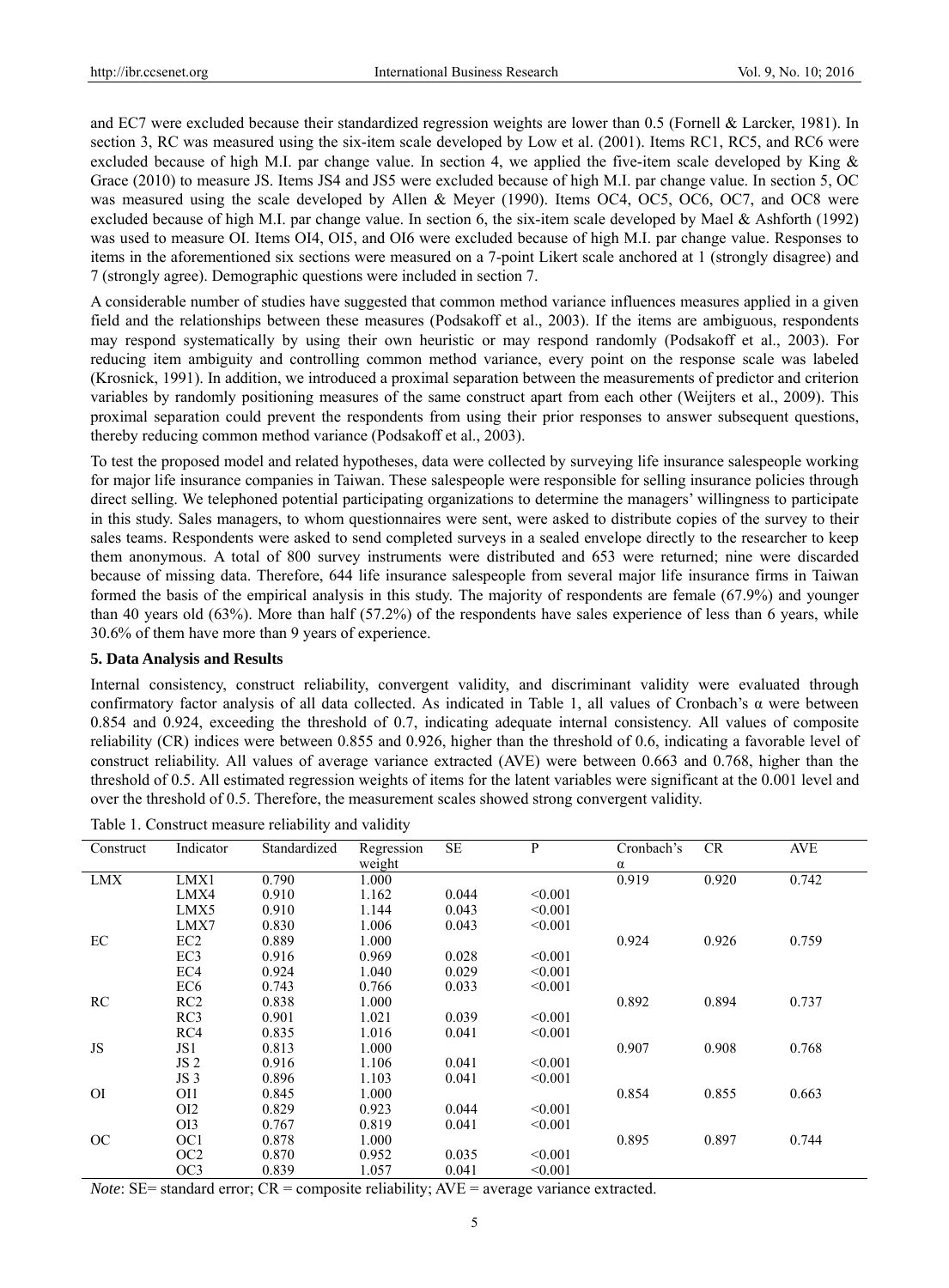The procedure proposed by Torkzadeh et al. (2003) and Fornell & Larcker (1981) was employed to determine discriminant validity. Discriminant validity is achieved when the value of 1 is not included in the confidence interval (Bagozzi & Phillips, 1982). The results of Table 2 showed that the value of 1 was clearly not included in any computed confidence interval, supporting the discriminate validity of all constructs.

For detecting common method variance, the unmeasured latent method construct (ULMC) technique was applied. The congeneric model, which has a better model fit than that of the noncongeneric model, was compared with the constrained model. If the congeneric model was nonsignificantly different from the constrained model  $(\Delta X^2 = 20.363)$ , ΔDF=15, P=0.158), this indicated that there was no evidence of common method variance (Podsakoff et al., 2012).

|     | LMX               | EС                | RC                | JS                | ΟI                | OC.   |
|-----|-------------------|-------------------|-------------------|-------------------|-------------------|-------|
| LMX |                   | 0.001             | 0.003             | 0.003             | 0.002             | 0.002 |
| EC  | 0.537             |                   | 0.002             | 0.002             | 0.002             | 0.002 |
|     | $(0.459 - 0.619)$ |                   |                   |                   |                   |       |
| RC  | 0.290             | 0.313             |                   | 0.003             | 0.003             | 0.002 |
|     | $(0.193 - 0.376)$ | $(0.224 - 0.406)$ |                   |                   |                   |       |
| JS  | 0.562             | 0.386             | 0.345             |                   | 0.001             | 0.002 |
|     | $(0.471 - 0.633)$ | $(0.284 - 0.474)$ | $(0.240 - 0.432)$ |                   |                   |       |
| OI  | 0.644             | 0.744             | 0.327             | 0.486             |                   | 0.002 |
|     | $(0.566 - 0.716)$ | $(0.671 - 0.807)$ | $(0.227 - 0.415)$ | $(0.395 - 0.576)$ |                   |       |
| OC  | 0.787             | 0.610             | 0.301             | 0.564             | 0.743             |       |
|     | $(0.703 - 0.849)$ | $(0.517 - 0.964)$ | $(0.193 - 0.391)$ | $(0.468 - 0.644)$ | $(0.659 - 0.809)$ |       |

Table 2. Correlation coefficients and their confidence intervals

*Note*: The p values are shown above the diagonal. The coefficient coefficients and their respective 95% confidence intervals are illustrated beneath the diagonal.

To access the overall model conformity, a set of fit indices were applied, as reported in Table 3. The model chi square  $(X^2)$  reached a statistically significant level. This may have been because of the sample size (Jöreskog & Sörbom, 1993). Carmines & McIver (1981) suggested using the normed chi square (X2/DF) to address the sensitivity of the  $X^2$  statistic. The value of X2/DF was 3.672, under the recommended tolerance threshold of 5 (Bollen, 1989). CFI = 0.959, SRMR = 0.045, and RMSEA = 0.065, indicating reasonable model fit.

Table 3. Effect decomposition

|                         | Unstandardized | Standardized | Unstandardized   | Standardized | Unstandardized | Standardized |
|-------------------------|----------------|--------------|------------------|--------------|----------------|--------------|
|                         | Direct effects |              | Indirect effects |              | Total effects  |              |
| H1:EC->LMX              | 0.515          | 0.540        | $\theta$         | $\theta$     | 0.515          | 0.540        |
|                         | (0.001)        | (0.001)      |                  |              | (0.001)        | (0.001)      |
| $H2:EC \rightarrow RC$  | 0.292          | 0.318        | $\overline{0}$   | $\mathbf{0}$ | 0.292          | 0.318        |
|                         | (0.002)        | (0.002)      |                  |              | (0.002)        | (0.002)      |
| $H3:EC \rightarrow JS$  | 0.071          | 0.075        | 0.300            | 0.316        | 0.371          | 0.391        |
|                         | (0.112)        | (0.121)      | (0.001)          | (0.002)      | (0.001)        | (0.002)      |
| $H4:EC=0$               | 0.492          | 0.540        | 0.188            | 0.206        | 0.680          | 0.747        |
|                         | (0.001)        | (0.001)      | (0.002)          | (0.002)      | (0.01)         | (0.002)      |
| $H5:EC \geq OC$         | 0.062          | 0.059        | 0.586            | 0.554        | 0.648          | 0.613        |
|                         | (0.394)        | (0.400)      | (0.001)          | (0.001)      | (0.001)        | (0.001)      |
| $H6:LMX \rightarrow JS$ | 0.469          | 0.473        | 0                | 0            | 0.469          | 0.473        |
|                         | (0.002)        | (0.002)      |                  |              | (0.002)        | (0.002)      |
| H7:LMX > OI             | 0.270          | 0.283        | 0.047            | 0.049        | 0.317          | 0.332        |
|                         | (0.004)        | (0.003)      | (0.020)          | (0.020)      | (0.003)        | (0.002)      |
| $H8:LMX-5OC$            | 0.525          | 0.474        | 0.183            | 0.165        | 0.708          | 0.639        |
|                         | (0.003)        | (0.002)      | (0.001)          | (0.001)      | (0.002)        | (0.002)      |
| $H9:RC \rightarrow JS$  | 0.199          | 0.193        | 0                | $\Omega$     | 0.199          | 0.193        |
|                         | (0.002)        | (0.002)      |                  |              | (0.002)        | (0.002)      |
| H10:RC>OI               | 0.041          | 0.041        | 0.020            | 0.020        | 0.061          | 0.061        |
|                         | (0.309)        | (0.306)      | (0.016)          | (0.015)      | (0.016)        | (0.015)      |
| $H11:RC \geq OC$        | 0.001          | 0.001        | 0.048            | 0.042        | 0.050          | 0.043        |
|                         | (0.944)        | (0.945)      | (0.005)          | (0.005)      | (0.005)        | (0.005)      |
| $H12:JS \rightarrow OI$ | 0.100          | 0.105        | 0                | $\Omega$     | 0.100          | 0.105        |
|                         | (0.022)        | (0.020)      |                  |              | (0.022)        | (0.020)      |
| $H13:JS \rightarrow OC$ | 0.122          | 0.110        | 0.040            | 0.036        | 0.162          | 0.146        |
|                         | (0.006)        | (0.007)      | (0.021)          | (0.018)      | (0.001)        | (0.001)      |
| $H14:OI-OC$             | 0.397          | 0.342        |                  |              | 0.397          | 0.342        |
|                         | (0.001)        | (0.001)      |                  |              | (0.001)        | (0.001)      |

*Note*:  $X^2(156)^5$ 580.952 (0.000),  $X^2/DF = 3.724$ , CFI =0.959, SRMR =0.045, and RMSEA =0.065, at the 90% confidence interval 0.059~0.071. P values are in parentheses.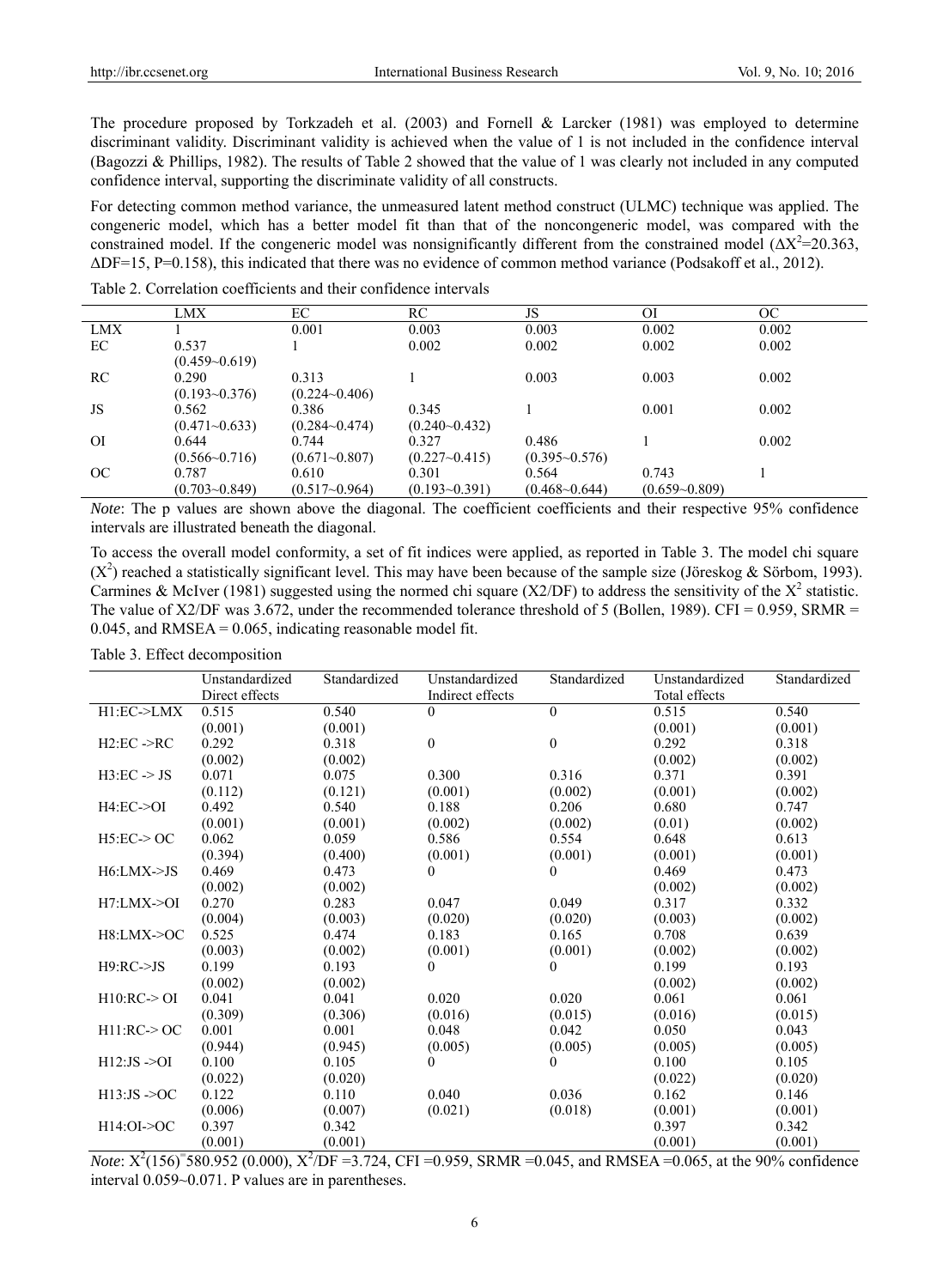The construct relationships and significances hypothesized in the conceptual model were examined using structural equation modeling. The effect decomposition is presented in Table 3 and Figure 2. We used these results to test the proposed hypotheses. To clearly illustrate the mediating effects, the sequence of presentation for the hypothesis findings does not follow their ordinal numbers.

First, the paths JS- $\geq$ OI, JS- $\geq$ OC, and OI- $\geq$ OC are significant at the 0.05 level, supporting H12–14.

Second, the paths LMX->JS, LMX->OI and LMX->OC were all significant at the 0.01 level, supporting  $H6-8$ . The regression weights of LMX on OI and OC were decomposed into direct effects and indirect effects; these two relationships are implicitly assumed to be mediated by JS. The method of bootstrapping was used to estimate the two-tailed significance for the total effects, total indirect effects, and direct effects (Bollen & Stine, 1990). The number of bootstrap samples was set at 1000. The findings of the bias-corrected percentile method are presented in Table 2. As shown in Table 2, the direct and indirect effects of LMX on OI and OC were all positive and significant. These findings imply that the effect of LMX on OI and OC is partially mediated by JS (Andrews et al., 2004).



Standardized indirect effects are illustrated in parentheses.  $--- \rightarrow$ : only indirect effects

Figure 2. Standardized total effects of the structural model

Third, the paths RC->JS, RC->OI, and RC->OC were all significant at the 0.05 level, supporting H9-11. For the paths RC->OI and RC->OC, neither of the standardized estimates of the two direct effects was significant, whereas the standardized estimates of the two indirect effects were all significant at the 0.05 level. In addition, the direct effects of RC->JS, JS-> OI and JS->OC were significant. These findings imply that the effects of RC on OI and OC are all fully mediated by JS (Andrews et al., 2004).

Fourth, the paths EC->LMX, EC->RC, EC->JS, EC->OI, and EC->OC were all significant at the 0.05 level, supporting  $H1-5$ .

The direct effect of EC->JS was nonsignificant, whereas the indirect effect was statistically significant at the 0.01 level. The direct effects of EC->LMX, LMX->JS, EC->RC, and RC->JS were all statistically significant. Therefore, the path EC->JS is fully mediated by LMX and RC (Andrews et al., 2004).

The path EC->OI is partially medicated by RC and JS; the direct effect and indirect effects of EC->OI and the direct effects of EC->RC, RC->JS, and JS->OI were all statistically significant at the  $0.05$  level.

The path EC->OC is fully mediated by LMX, JS, and OI; its direct effect was not significant, whereas its indirect effects and the direct effects of EC->LMX, LMX->OC, LMX->OI, LMX->JS, JS->OI, and OI->OC were all statistically significant at the 0.05 level.

#### **6. Discussion and Conclusion**

This study expands the literature of internal marketing by applying the principles of the hierarchy of effects model to internal marketing and by examining the effects of EC, LMX, and RC on job outcomes in the context of internal marketing.

Several findings in this study indicate the fundamental role of EC as a cognitive variable in our conceptual model; EC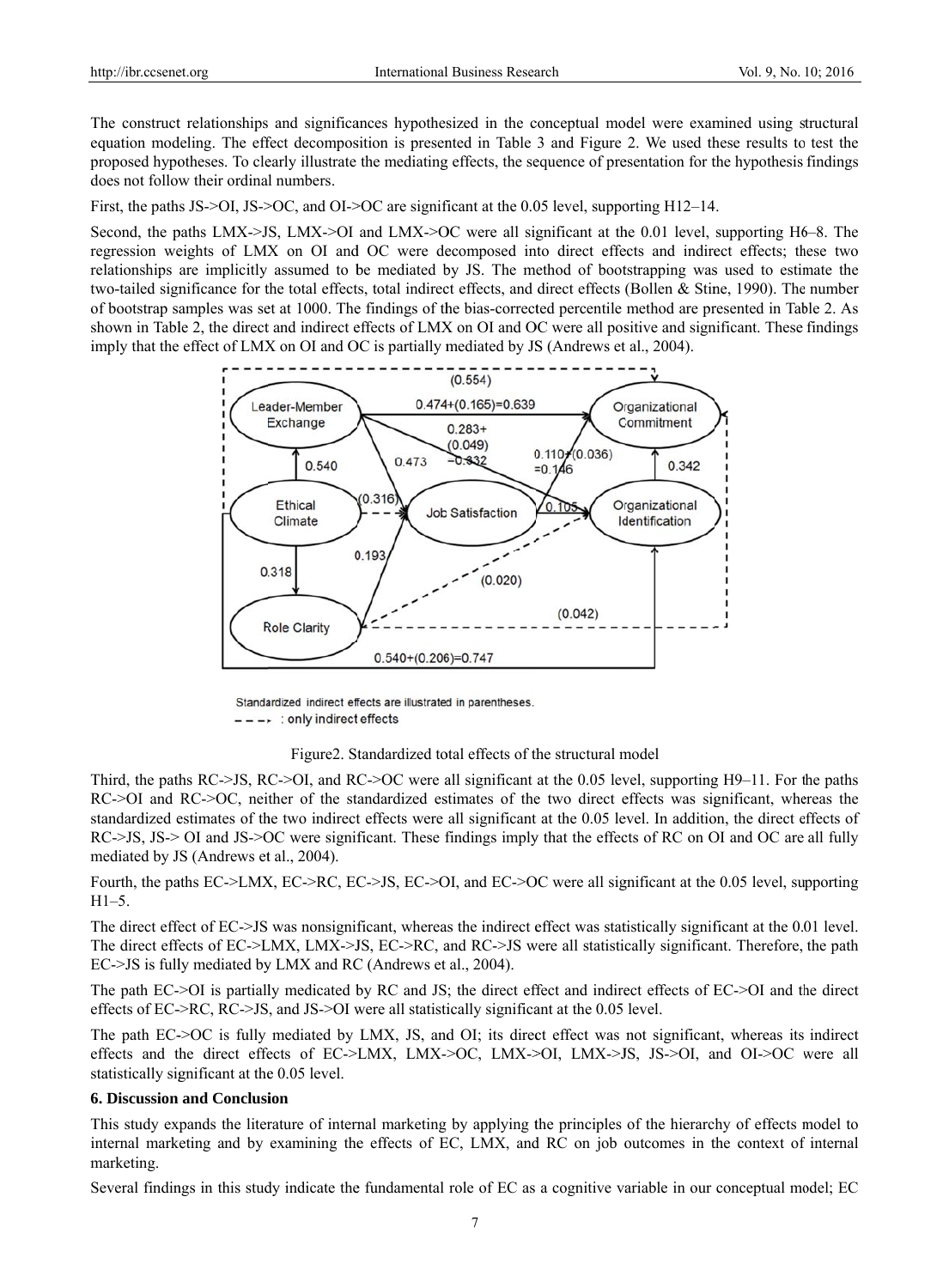has strong direct effect on LMX and RC, which are assumed to be lower-ranking cognitive variables that are directly associated with internal marketing consequences. Although EC has no significant direct effect on JS, its total effect is greater than that of RC, which significantly affects JS. EC has a stronger influence on OI compared with other antecedents. In addition, the direct effect of EC on OI is stronger than the sum of the indirect effects of EC on OI. These findings imply that OI of life insurance salespeople is primarily influenced by EC. Among the five antecedents of OC, the total effect of EC is lower than that of LMX only, although EC has no significant direct effect on OC. These findings confirm that EC is a basis for managerial activities concerning internal marketing. Based on these findings, this study evidences a crucial link between EC and internal marketing.

It is also critical that the empirical findings of this study support the validity of applying the hierarchy of effects model to internal marketing. All hypothesized total effects (i.e., regression weights) in the conceptual model are significant at the 0.05 level. Furthermore, all mediating effects of JS on the paths LMX->OI, LMX->OC, RC->OI, RC->OC, EC->OI, and EC->OC were confirmed in the empirical analysis. These findings are consistent with the theoretical implications based on the hierarchy of effects model, according to which the conative outcomes of internal marketing may not be directly influenced by cognitive variables. JS, which belongs to the affective dimension, appears to act as a mediator between the cognitive and conative variables.

The findings of this study may provide useful suggestions for financial service industries and life insurance companies. The present study indicates that the life insurance industry, and possibly the financial service industry, should focus on the influence of managerial activities on salespeople's affective responses such as JS. JS represents a crucial link between salespeople's perceptions of managerial activities and their behavioral intentions and actions. For life insurance companies, which operate in a fiercely competitive service-intensive industry, a critical competitive advantage is gained by retaining satisfied salespeople who will deliver high-quality service.

Financial products are intangibles. Among them, life insurance policies are relatively complicated, and it is often difficult for prospective clients to understand the content of life insurance policies. Compared with average policyholders, life insurance salespeople have abundant expertise regarding their products. The existence of a steep asymmetry leads to policyholders' heavy reliance on salespeople. The life insurance salespeople are in an advantageous position relative to their policyholders; this advantageous position may be exploited either by companies or individual salespeople. Similar situations are frequently found in other financial service industries (Taek Yi et al., 2012). Moreover, salespeople' jobs are highly demanding because of their intensive interactions with policyholders. With pressure to missell products to customers, owing to firm requirements, salespeople may have less JS because of job stress.

Our findings indicate that EC may play a fundamental role in the internal marketing process. Emphasizing EC in internal marketing could improve ethical values in the life insurance industry and enhance life insurance salespeople' OI and OC; LMX and RC could play a complementary role in this regard. Managerial activities leading to EC, RC, and LMX, which may reduce the pressure of misselling and job stress, appear to be practical approaches for increasing salespeople's JS.

Such a process is effective according to the conceptual model proposed in the present study, which is sufficiently flexible for life insurance companies, or companies in general, to incorporate other managerial activities and develop their own internal marketing approach. Therefore, a customized approach toward internal marketing could be developed for individual companies and industries by incorporating different managerial activities. Furthermore, future research could explore other conative outcomes such as organizational citizenship behaviors (King, & Grace, 2010) and their relationships with cognitive and affective variables. Finally, we recommended applying the samples from firms in other industries to examine the stability of the findings.

#### **References**

- Ahmed, P. K., & Rafig, M. (2003). Internal marketing issues and challenges. *European Journal of Marketi*ng*, 37*(9), 1177-1186. http://dx.doi.org/10.1108/03090560310498813
- Allen, N. J., & Meyer, J. P. (1990). The measurement and antecedents of affective, continuance and normative commitment to the organization. *Journal of Occupational Psychology, 63*, 1-18. http://dx.doi.org/10.1111/j.2044-8325.1990.tb00506.x
- Andrews, J. C., Netemeyer, R., Burton, S., Moberg, P., & Christainsen, A. (2004). Understanding adolescent intentions to smoke: an examination of relationships among social influences, prior trial behaviors, and antitobacco campaign advertising. *Journal of M*arketing*, 68*(4), 110-123. http://dx.doi.org/10.1509/jmkg.68.3.110.34767
- Bagozzi, R. P., & Phillips, L. W. (1982). Representing and testing organizational theories: a holistic construal. *Administrative Science Quarterly, 27*(3), 459-489. http://dx.doi.org/10.2307/2392322
- Bauer, T. N., & Green, S. G. (1996). Development of leader-member exchange: a longitudinal test. *Academy of*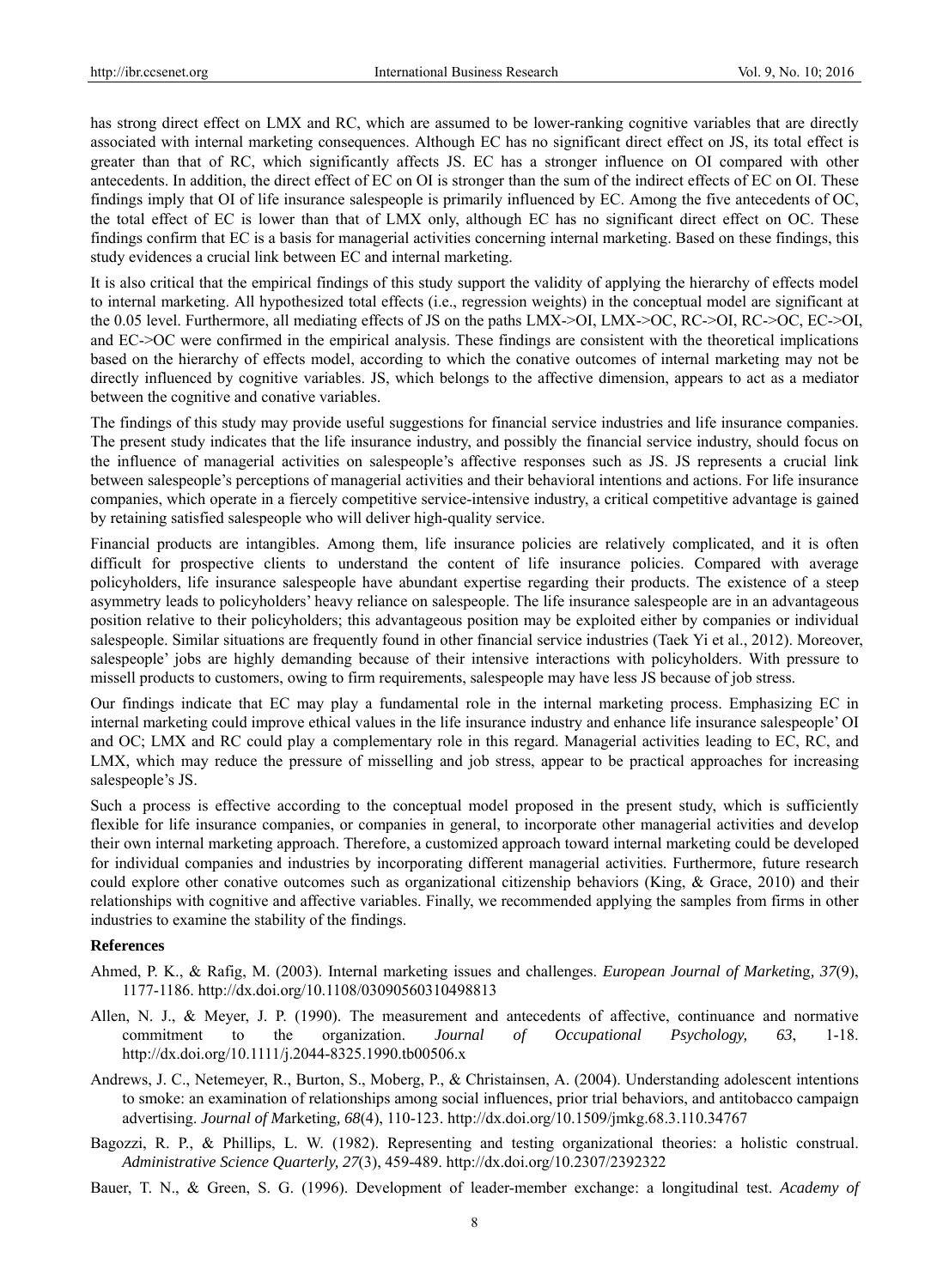*Management Journal, 39*(6), 1538-1567. http://dx.doi.org/10.2307/257068

- Bedeian, A. G. (2007). Even if the tower is 'ivory', it isn't 'white:' understanding the consequences of faculty cynicism. *Academy of Management Learning & Education, 6*(1), 9-32. http://dx.doi.org/10.5465/AMLE.2007.24401700
- Blau, P. M. (1964). *Exchange and power in social life*. New York, NY: Wiley.
- Bollen, K. A. (1989). *Structural Equations with Latent Variables*. New York, NY: Wiley.
- Bollen, K. A., & Stine, R. (1990). Direct and indirect effects: classical and bootstrap estimates of variability. *Sociology Methodology, 20,* 115-140. http://dx.doi.org/10.2307/271084
- Boshoff, C., & Mels, G. (1995). A causal model to evaluate the relationships among supervision, role stress, organizational commitment and internal service quality. *European Journal of Marketing, 29*(2), 23-42. http://dx.doi.org/10.1108/03090569510080932
- Carmines, E., & McIver, J. (1981). Analyzing models with unobserved variables: analysis of covariance structures. In G. Bohrnstedt, & E. Borgatta (Eds.) *Social measurement: current issues,* 65-115. Beverly Hills, CA: Sage Publications.
- Clow, K. E., & Baack, D. (2007). *Advertising design: message strategies and executional framework* (3rd ed.). New York, NY: Pearson Education.
- Cooper, J., & Cronin, J. J. (2000). Internal marketing: a competitive strategy for the long-term care industry. *Journal of Business Research, 48*(3), 177-181. http://dx.doi.org/10.1016/S0148-2963(98)00084-8
- De Moura, G. R., Abrams, D., Retter, C., Gunnarsdottir, S., & Ando, A. (2009). Identification as an organizational anchor: how identification and job satisfaction combine to predict turnover intention. *European Journal of Social Psychology, 39*(4), 540-557. http://dx.doi.org/10.1002/ejsp.553
- DeConinck, J. B. (2011a). The effects of ethical climate on organizational identification, supervisory trust, and turnover among salespeople. *Journal of Business Research, 64*(6), 617-624. http://dx.doi.org/10.1016/j.jbusres.2010.06.014
- DeConinck, J. B. (2011b). The effects of leader-member exchange and organizational identification on performance and turnover among salespeople. *Journal of Personal Selling and Sales Management, 31*(1), 21-34. http://dx.doi.org/10.2753/PSS0885-3134310102
- Dubinsky, A. J., & Hartley, S. W. (1986). A path-analytic study of a model of salesperson performance. *Journal of the Academy of Marketing Science, 14*(1), 36-46. http://dx.doi.org/10.1007/BF02722111
- Ellemers, N., De Gilder, D., & Haslam, S. A. (2004). Motivating individuals and groups at work: a social identity perspective on leadership and group performance. *Academy of Management Review, 29*(3), 459-478. http://dx.doi.org/10.5465/AMR.2004.13670967
- Fein, E. C., Tziner, A., Lusky, L., & Palachy, O. (2013). Relationships between ethical climate, justice perceptions, and LMX. *Leadership & Organization Development Journal, 34*(2), 147-163. http://dx.doi.org/10.1108/01437731311321913
- Fornell, C., & Larcker, D. F. (1981). Evaluating structural equation models with unobservable variables and measurement error. *Journal of Marketing Research, 18*(1), 39-50. http://dx.doi.org/10.2307/3151312
- Hartenian, L. S., & Hadaway, F. J. (1994). Antecedents and consequences of role perceptions: a path analytic approach. *Journal of Applied Business Research, 10*(2), 40-50. http://dx.doi.org/10.19030/jabr.v10i2.5937
- Homans, G. C. (1958). Social behavior as exchange. *American Journal of Sociology, 63*(6), 597-606.
- Jaramillo, F., Mulki, J. P., & Solomon, P. (2006). The role of ethical climate on salesperson's role stress, job attitudes, turnover intention, and job performance. *Journal of Personal Selling and Sales Management, 26*(3), 271-282. http://dx.doi.org/10.2753/PSS0885-3134260302
- Jernigan, I. E. III., Beggs, J. M., & Kohut, G. F. (2002). Dimensions of work satisfaction as predictors of commitment type. *Journal of Managerial Psychology, 17*(7), 564-579. http://dx.doi.org/10.1108/02683940210444030
- Johnston, M. W., Parasuraman, A., Futrell, C. M., & Black, W. C. (1990). A longitudinal assessment of the impact of selected organizational influences on salespeople's organizational commitment during early employment. *Journal of Marketing Research, 27*(3), 333-344. http://dx.doi.org/10.2307/3172590
- Joo, B. K. (2010). Organizational commitment for knowledge workers: the roles of perceived organizational learning culture, leader-member exchange quality, and turnover intention. *Human Resource Development Quarterly, 21*(1), 69-85. http://dx.doi.org/10.1002/hrdq.20031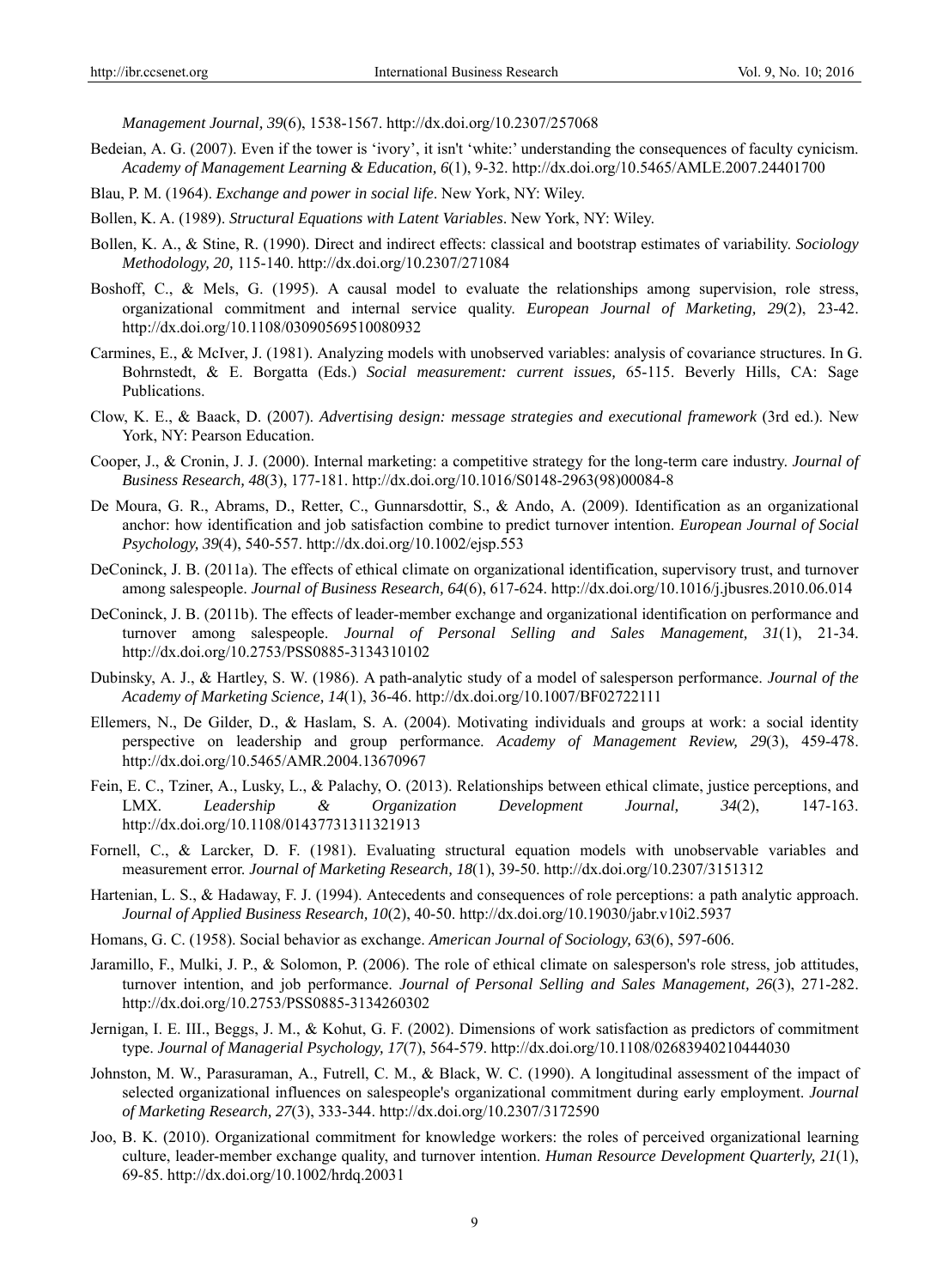- Jöreskog, K. G., & Sörbom, D. (1993). *LISREL 8: structural equation modeling with the SIMPLIS command language*. Chicago, IL: Scientific Software International.
- King, C., & Grace, D. (2010). Building and measuring employee-based brand equity. *European Journal of Marketing, 44*(7/8), 937-971. http://dx.doi.org/10.1108/03090561011047472
- Krosnick, J. A. (1991). Response strategies for coping with the cognitive demands of attitude measures in surveys. *Applied Cognitive Psychology, 5*(3), 213-236. http://dx.doi.org/10.1002/acp.2350050305
- Lavidge, R. J. (1961). A model for predictive measurements of advertising effectiveness. *Journal of Marketing, 25*(6), 59-62. http://dx.doi.org/10.2307/1248516
- Lings, I., & Greenley, G. (2005). Measuring internal market orientation. *Journal of Service Research, 7*(3), 290-305. http://dx.doi.org/10.1016/S0148-2963(02)00274-6
- Loi, R., Chan, K. W., & Lam, L. W. (2014). Leader–member exchange, organizational identification, and job satisfaction: a social identity perspective. *Journal of Occupational and Organizational Psychology, 87*(1), 42-61. http://dx.doi.org/10.1111/joop.12028
- Low, G. S., Gravens, D. W., Grant, K., & Monrief, W. C. (2001). Antecedents and consequences of salesperson burnout. *European Journal of Marketing, 35*(5/6), 587-611. http://dx.doi.org/10.1108/03090560110388123
- Mael, F. A., & Ashforth, B. E. (1992). Alumni and their alma mater: a partial test of the refinement model of organizational identification. *Journal of Organizational Behavior, 13*(2), 103-123. http://dx.doi.org/10.1002/job.4030130202
- Meyer, J. P., Becker, T. E., & Van Dick, R. (2006). Social identities and commitments at work: toward an integrative model. *Journal of Organizational Behavior, 27*(5), 665-683. http://dx.doi.org/10.1002/job.383
- Mulki, J. P., Jaramillo, F., & Locander, W. (2006). Effects of ethical climate and supervisory trust on salespersons job attitudes and intentions to quit. *Journal of Personal Selling and Sales Management, 26*(1), 19-26. http://dx.doi.org/10.2753/PSS0885-3134260102
- Papasolomou, I., & Vrontis, D. (2006). Building corporate branding through internal marketing: the case of the UK retail bank industry. *Journal of Product & Brand Management, 15*(1), 37-47. http://dx.doi.org/10.1108/10610420610650864
- Pérez, A., & Del Bosque, I. R. (2014). An integrative framework to understand how CSR affects customer loyalty through identification, emotions and satisfaction. *Journal of Business Ethics, 129*(3), 571-584. http://dx.doi.org/10.1007/s10551-014-2177-9
- Podsakoff, P. M., MacKenzie, S. B., & Podsakoff, N. P. (2012). Sources of method bias in social science research and recommendations on how to control it. *Annual Review of Psychology, 63,* 539-569. http://dx.doi.org/10.1146/annurev-psych-120710-100452
- Podsakoff, P. M., MacKenzie, S. B., Lee, J. Y., & Podsakoff, N. (2003). Common method biases in behavioral research: a critical review of the literature and recommended remedies. *Journal of Applied Psychology, 88*(5), 879-903. http://dx.doi.org/10.1037/0021-9010.88.5.879
- Porter, L. W., Steers, R. M., Mowday, R. T., & Boulian, T. V. (1974). Organizational commitment, job satisfaction and turnover: psychometric techniques. *Journal of Applied Psychology, 59*(5), 603-609. http://dx.doi.org/10.1037/h0037335
- Riketta, M. (2005). Organizational identification: a meta-analysis. *Journal of Vocational Behavior, 66*(2), 358-384. http://dx.doi.org/10.1016/j.jvb.2004.05.005
- Schlager, T., Bodderas, M., Maas, P., & Cachelin, J. L. (2011). The influence of the employer brand on employee attitudes relevant for service branding: an empirical investigation. *Journal of Services Marketing, 25*(7), 497-508. http://dx.doi.org/10.1108/08876041111173624
- Schwepker, C. H. J. (2001). Ethical climate's relationship to job satisfaction, organizational commitment and turnover in the sales force. *Journal of Business Research, 54*(1), 39-52. http://dx.doi.org/10.1016/S0148-2963(00)00125-9
- Stachowicz, S. A., & Simha, A. (2013). An empirical investigation of the effects of ethical climates on organizational corruption. *Journal of Business Economics and Management, 14*(sup1), 433-446. http://dx.doi.org/10.3846/16111699.2012.744345
- Taek, Y. H., Dubinsky, A. J., & Un Lim, C. (2012). Determinants of telemarketer misselling in life insurance services *Journal of Services Marketing, 26*(6), 403-418. http://dx.doi.org/10.1108/08876041211257891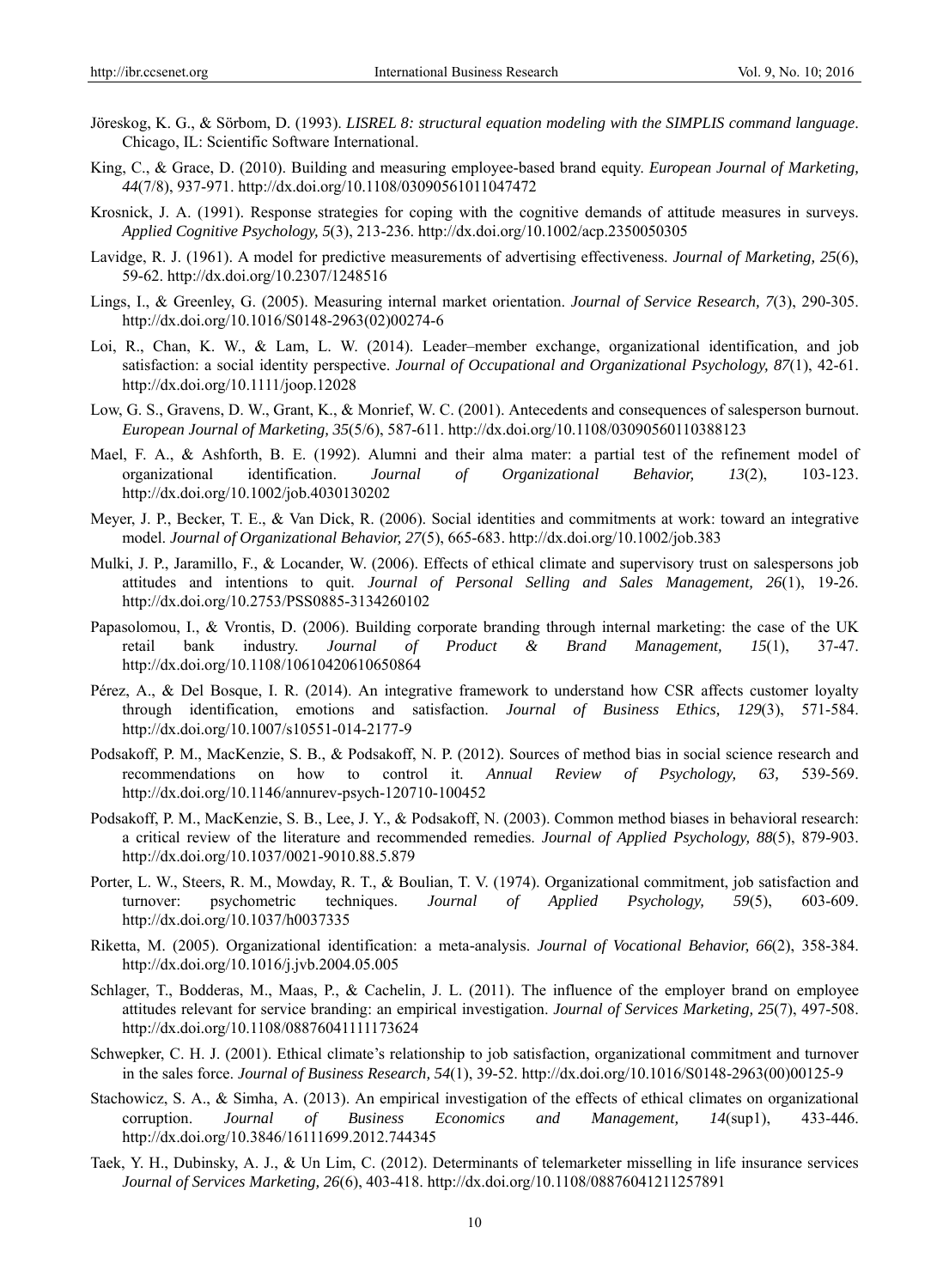- Torkzadeh, G., Koufteros, X., & Pflughoeft, K. (2003). Confirmatory analysis of computer self-efficacy. *Structural Equation Modeling, 10*(2), 263-275. http://dx.doi.org/10.1207/S15328007SEM1002\_6
- Van Dick, R., Christ, O., Stellmacher, J., Wagner, U., Ahlswede, O., Grubba, C., … Tissington, P. A. (2004). Should I stay or should I go? Explaining turnover intentions with organizational identification and job satisfaction. *British Journal of Management, 15*(4), 351-360. http://dx.doi.org/10.1111/j.1467-8551.2004.00424.x
- Van Sell, M., Brief, A. P., & Schuler, R. S. (1981). Role conflict and role ambiguity: integration of the literature and directions for future research. *Human Relations, 34*(1), 43-71. http://dx.doi.org/10.1177/001872678103400104
- Vitell, S. J., & Davis, D. L. (1990). The relationship between ethics and job satisfaction: an empirical investigation. *Journal of Business Ethics, 9*(6), 489-494. http://dx.doi.org/10.1007/BF00382842
- Volmer, J., Niessen, C., Spurk, D., Linz, A., & Abele, A. E. (2011). Reciprocal relationships between leader–member exchange (LMX) and job satisfaction: a cross-lagged analysis. *Applied Psychology-an International Review, 60*(4), 522-545. http://dx.doi.org/10.1111/j.1464-0597.2011.00446.x
- Weijters, B., Geuens, M., & Schillewaert, N. (2009). The proximity effect: the role of inter-item distance on reverse item bias. *International Journal of Research in Marketing, 26*(1), 2-12. http://dx.doi.org/10.1016/j.ijresmar.2008.09.003